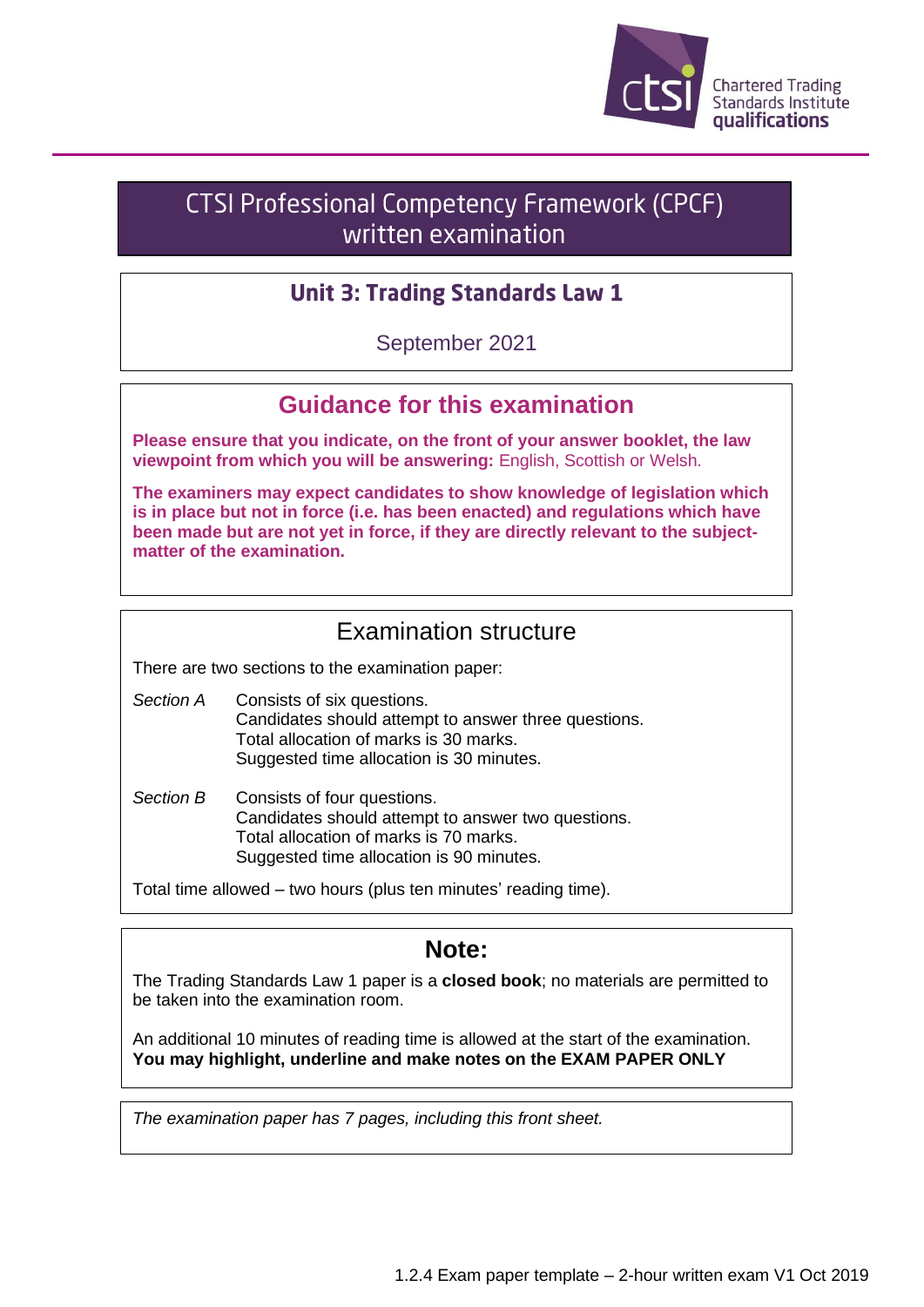**Time:** 10:00 – 12:00

Section A Candidates should attempt to answer three questions. Each question carries ten marks. Total: 30 marks.

- 1. The Consumer Protection from Unfair Trading Regulations 2008 prohibit 'aggressive practices. Explain what is meant by this term, using examples to illustrate your answer.
- 2. What is meant by the term 'continuity of evidence'? Why is it important and how would you demonstrate this?
- 3. Trading Standards Officers have numerous powers when enforcing consumer protection legislation. Explain how you would request information about a business or suspect from a third party. What are the consequences if the information is not provided? (10 marks)
- 4. The majority of consumer protection legislation contains a 'due diligence defence'. Why do we have this defence? Using case law, provide examples of how it applies in practice.

(10 marks)

5. The Investigatory Powers Act 2016 covers public authorities' access to communications data. Outline what is meant by communications data and explain the types of communications data that are available to Trading Standards Officers, using examples to illustrate your answer.

(10 marks)

6. Explain the meaning of the terms 'on premises' and 'off premises' contracts in The Consumer Contracts (Information, Cancellation and Additional Requirements) Regulations 2013. How are these different types of contract treated differently by the Regulations, and why?

(10 marks)

**Section A total of 30 marks.**

**End of Section A.**

**Date:** 16 September 2021 **Max:** 100 marks

(10 marks)

(10 marks)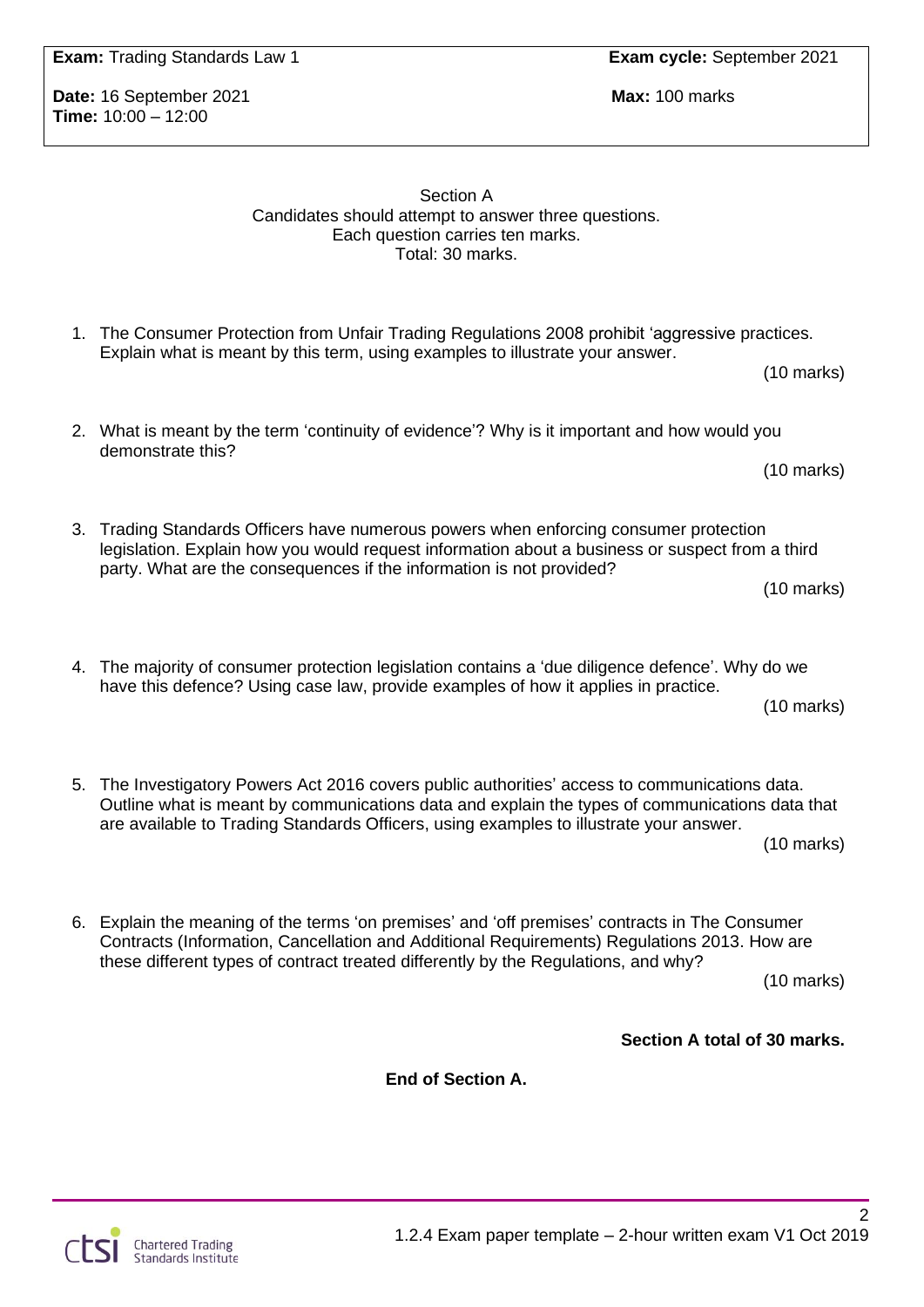#### **Section B Candidates should attempt to answer two questions. Each question carries 35 marks. Total: 70 marks.**

7. Rodney Delany, the Managing Director of Rod's Revs Ltd, has contacted your department and asked whether you can deliver a training session to his team on the legislation that affects the sale of used cars. He tells you that the business specialises in high performance second-hand vehicles, and the team is made up of 25 staff who deal with sourcing the vehicle stock, and others who specialise in sales at their four showrooms and marketing through the media. They currently list vehicles in both print and online classified advertising, but are about to set up their own website and offer a full online service with delivery to customers' homes. Rodney would like you to explain whether there are any additional legal requirements that he needs to consider.

Prepare a plan for your session, identifying the relevant legislation and the key points / examples that you will discuss.

(35 marks)

**Section B continues over the page.**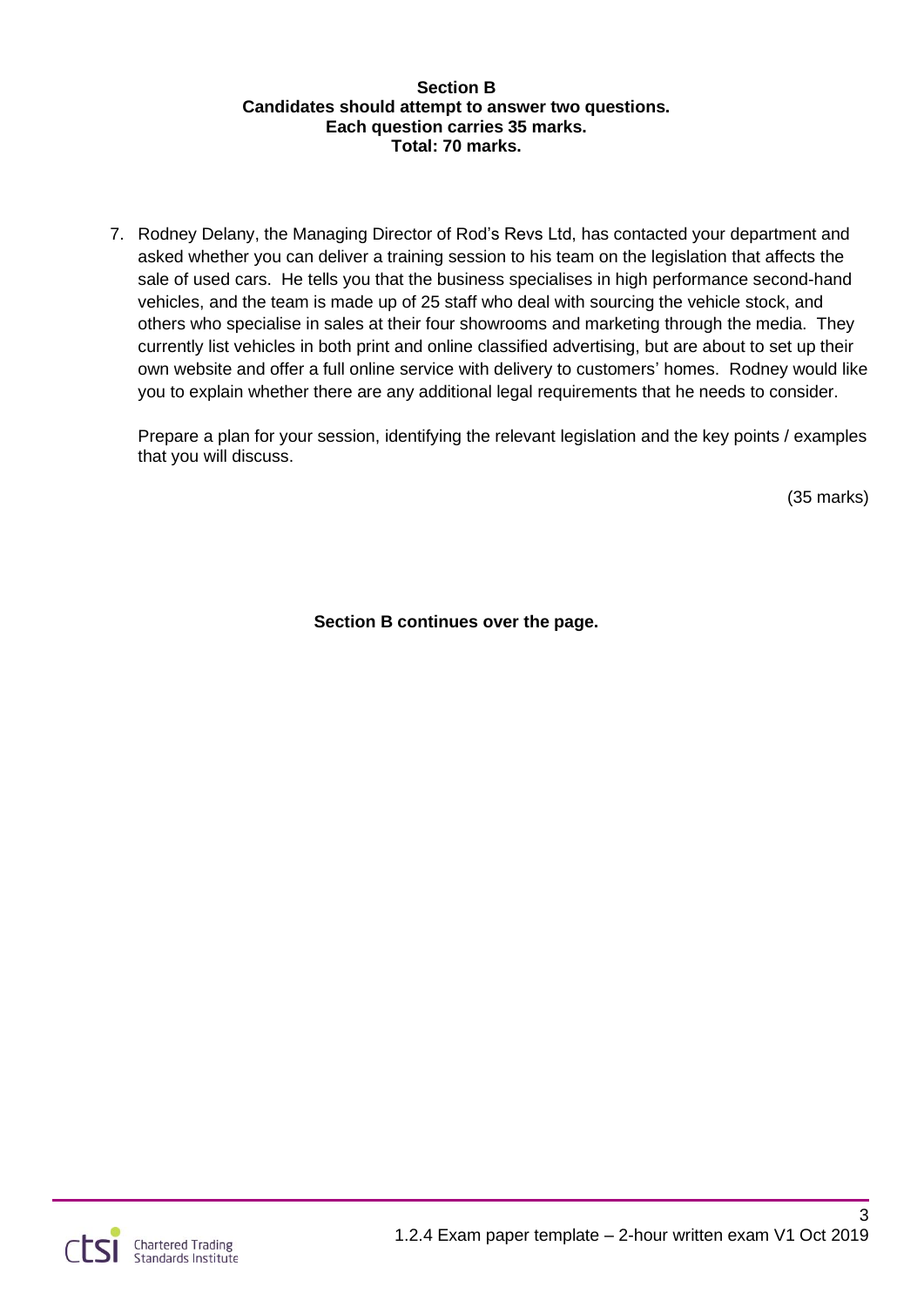8. Gurdeep Ahmed is a 75-year-old pensioner who lives alone. He is still active but suffers from a bad back, which is becoming increasingly problematic. One day, he received a booklet through the door advertising reclining chairs, adjustable mattresses and other similar products, from 'MaxComfort'.

One product was described as:

"**Fully adjustable reclining armchair, heat and massage function, luxury fabric and leather options, approved by the British Association of Orthopaedic Products.**" The photograph of the product showed two variations – one fabric and one leather – both with illustrations indicating heat and massage functions. Across the top of the page, there was a banner which said "**limited offer better than half price**". Next to the product was, "**Original price £1599, then £1299 now £795**".

On the back of the brochure was the following:

"**Try before you buy, give our products a 7 day test drive before you commit. We will deliver to your door and one of our consultants will set up the product and talk you through the functions so you can trial it in your own home. Book with you local consultant now on 01987 456 000**"

Gurdeep decided to phone and book a trial. It still seemed like a lot of money but it was a good deal, and he would only buy it if it helped his back after the trial. He got an appointment for the next afternoon.

When the consultant, John, arrived, he said the van would be arriving with the chair in 15 minutes, so he'd get the paperwork done. Gurdeep invited him in, and John began chatting and was friendly. He asked Gurdeep for some more details and about his back problems. John showed Gurdeep some fabric and leather samples and asked him which ones he liked. Gurdeep chose a black leather and John made a note. The van arrived and two more men unloaded a chair and put it in Gurdeep's front room. John said he'd call to check how he was getting on, and they left.

The next day, John phoned Gurdeep and asked him how everything was with the chair. Gurdeep said he'd only used it for an hour so far but it was very comfortable. The following morning, John phoned again and asked if Gurdeep wanted to place an order, as the offer would finish the next day.

Gurdeep thought he had seven days for the trial, but John that said after next day the price would go up. Gurdeep said he would think about it.

#### **Question continues on the next page**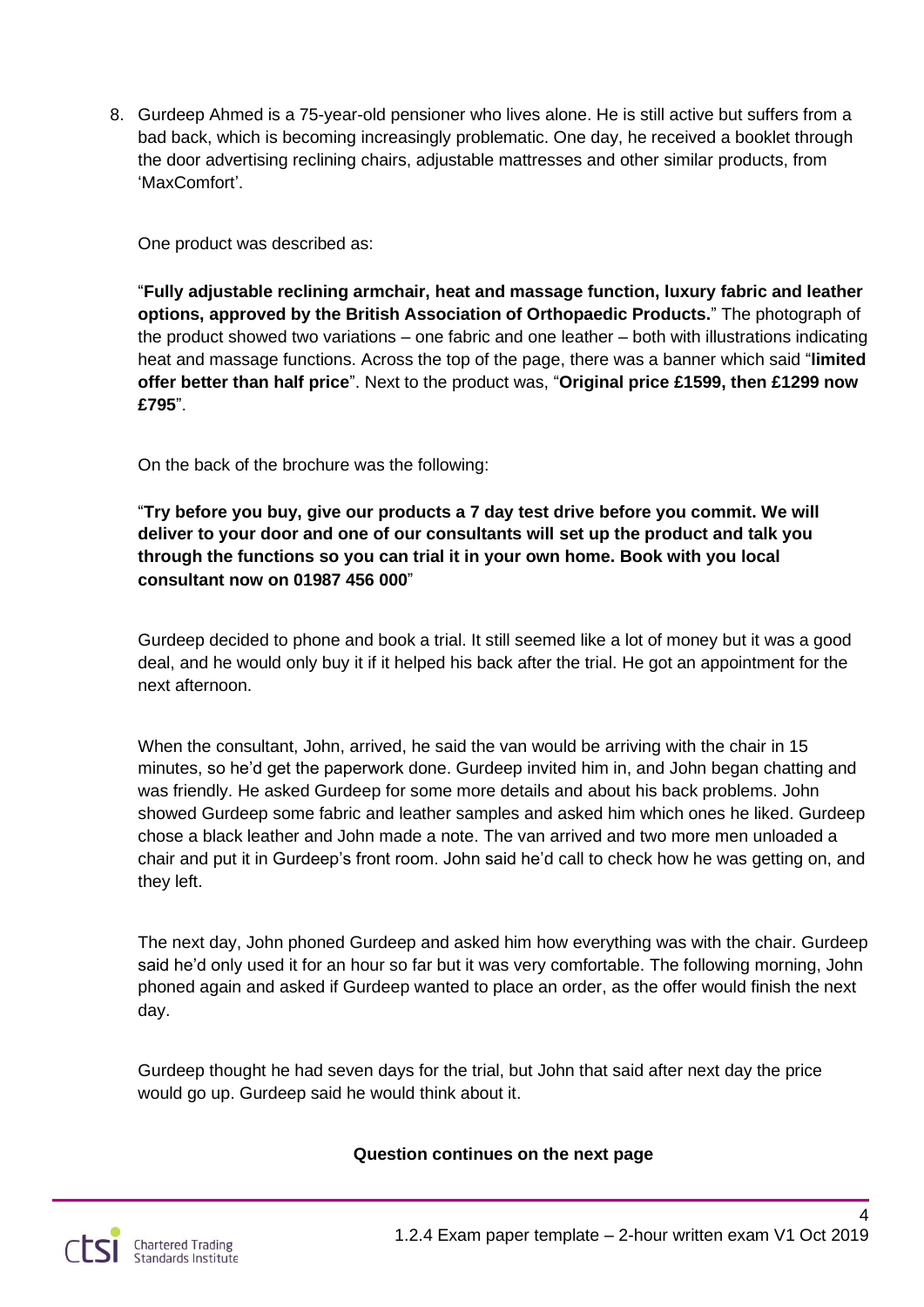That afternoon, John knocked on Gurdeep's door. He said he was passing and thought he would drop in to see whether Gurdeep had made a decision. Gurdeep said that he really wanted more time to try the product, but it was easing the stiffness in his back. John said that he could only do the special price until the end of the day, and that he really needed to make some sales or his boss was threatening to sack him. He had other customers waiting to try and couldn't waste any more time with Gurdeep. Gurdeep felt guilty that he had wasted John's time and wouldn't want to see anyone lose their job, He did like the chair and decided to order. John said that he'd already made a note that he wanted the black leather option, and took Gurdeep's credit card details. He handed Gurdeep an order form stating "black leather adjustable chair £795".

Four weeks later, a reclining black leather armchair was delivered. It did not have a heat or massage function, so Gurdeep phoned them, to complain, on the number that he had used before, but it was not in use. He did not have any other paperwork with any address for the business.

a) Apply the provisions of The Consumer Protection from Unfair Trading Regulations 2008 and The Consumer Contracts (information, Cancellation and Additional Charges) Regulations 2013, and outline the potential offences.

(20 marks)

b) What evidence do you need to prove the offences and how will you obtain it?

(15 marks)

(total 35 marks)

### **Section B continues on the next page**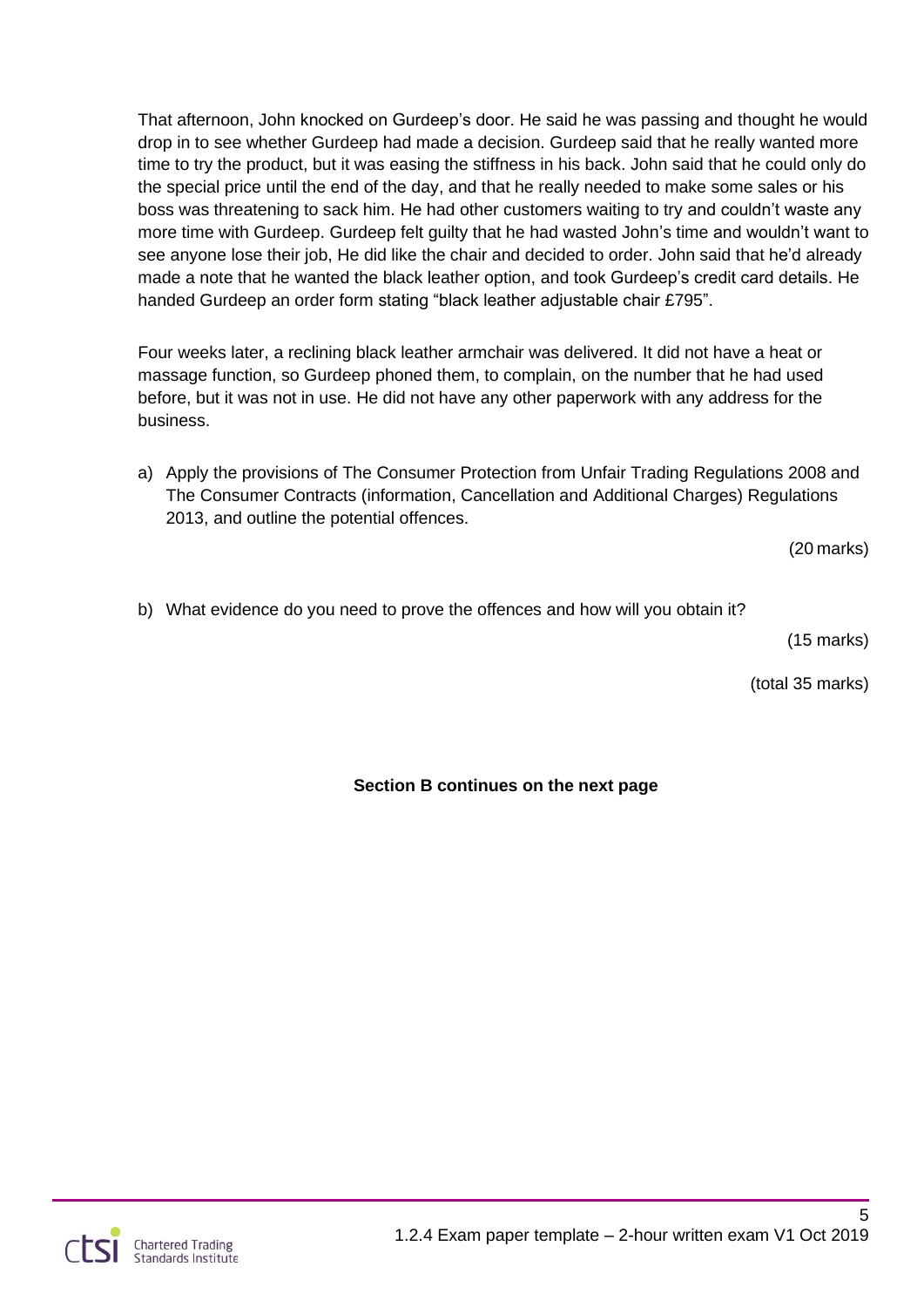- 9. Your manager asks you to undertake a project looking at compliance with pricing legislation in your local area, as there have been complaints about some of the shops. You are to cover a range of retailers, including small convenience stores and grocers, large supermarkets, diy and homeware stores, and discount stores.
	- a) Identify the provisions of The Price Marking Order, The Consumer Protection from Unfair Trading Regulations and the CTSI Guidance for Traders on Pricing Practices that will apply to these businesses, and prepare a plan of what you will cover on your visit.

(15marks)

b) Consider your powers under the Consumer Rights Act 2015, and identify which powers you will exercise, and any documentation you are required to provide.

(15 marks)

Whilst out on your visits, you find a shop that is not on your list – Bargain Basement. In the window, it has various posters with photographs of well known branded food products, such as Heinz Baked Beans, stating "Tesbury's Price £xx Bargain Basement price £xx". All the posters showed between 25% and 50% lower prices for Bargain Basement. Tesbury's is a national supermarket chain. Just inside the window, you can see a stack of cans with no labels and a handwritten sign that says "Hienz Beanz".

c) Explain the offences which may have been committed (ignoring food labelling legislation).

(5 Marks)

(total 35 marks)

**Section B continues over the page.**